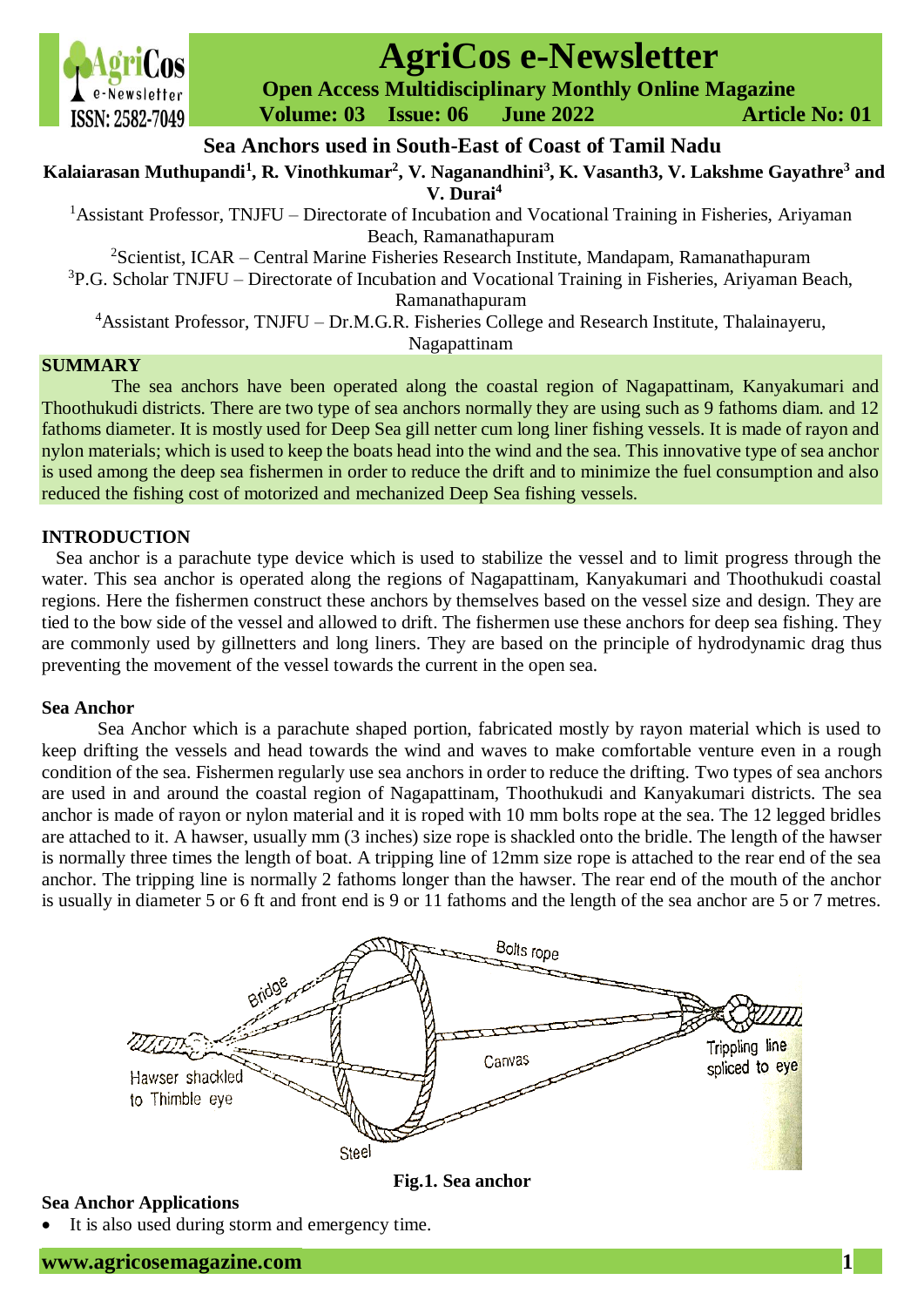- By using sea anchors multiday fishers can reduce the fuel consumption, provides comfortable and stable ride.
- During rough sea condition (Storm), to avoid menace of broaching of fishing vessels
- It is act as drift controller and retains the vessels in the fishing ground itself
- It is mostly used for kite fishing and improves the fishing the practice
- It is used in emergency period during engine power loss and act as emergency steering
- It aids the disabled vessels and also easy to identify the disabled vessels from their last reported position.

#### **Descriptions**

The Sea Anchor is made up of high-density rayon, brightly coloured for safety in an air search. The following specification generally used by multiday gillnetters from Nagapattinam coast.

| Sl. No.          | <b>Particulars</b>                            | <b>Type I</b>           | <b>Type II</b>            |
|------------------|-----------------------------------------------|-------------------------|---------------------------|
| 1.               | Material                                      | Nylon                   | Rayon                     |
| 2.               | Total length                                  | $\overline{5}$ m        | 7 <sub>m</sub>            |
| 3.               | Top width                                     | 9 fathoms               | 12 fathoms                |
| $\overline{4}$ . | <b>Bottom</b> width                           | 4 <sub>ft</sub>         | $\overline{5 \text{ ft}}$ |
| 5.               | Length of upper panel                         | 1 <sub>m</sub>          | 2 <sub>m</sub>            |
| 6.               | Length of middle panel                        | 2m                      | 2.5 <sub>m</sub>          |
| 7.               | Length of bottom panel                        | 2m                      | 2.5 m                     |
| 8.               | Top opening                                   | 9 fathoms               | 11 fathoms                |
| 9.               | Bottom opening                                | 5 <sub>ft</sub>         | 6 <sub>ft</sub>           |
| 10.              | Length of bolts rope                          | 7m                      | 9 <sub>m</sub>            |
| 11.              | Number of bolts rope                          | 12                      | 14                        |
| 12.              | Material of bolts rope                        | Polypropylene (PP)      | Polypropylene (PP)        |
| 13.              | Thickness of bolts rope                       | 8 mm dia.               | 8 mm dia.                 |
| 14.              | Top panel - Length between two brail lines    | $0.15$ ft               | $0.15$ ft                 |
| 15.              | Middle panel - Length between two brail lines | 1 <sub>f</sub>          | $1$ ft                    |
| 16.              | Bottom panel - Length between two brail lines | 4.5 fathoms             | 4.5 fathoms               |
| 17.              | Top bridle                                    | $\overline{2}$ ft       | 2ft                       |
| 18.              | <b>Bottom</b> bridle                          | 5 fathoms               | 5 fathoms                 |
| 19.              | Holding or dragging line                      | $\overline{50}$ fathoms | 50 fathoms                |
| 20.              | Material of ring                              | Iron                    | Iron                      |
| 21.              | Material of swivel                            | Stainless steel         | Stainless steel           |
| 22.              | Material of float line                        | PP                      | PP                        |
| 23.              | Thickness of float line                       | 10 mm dia.              | 10 mm dia.                |
| 24.              | Material of primary float                     | <b>HDPE</b>             | <b>HDPE</b>               |
| 25.              | Size of primary float                         | 12 cm dia.              | 14 cm dia.                |
| 26.              | Material of recovery float                    | <b>HDPE</b>             | <b>HDPE</b>               |
| 27.              | Size of recovery float                        | 14 cm dia.              | 18 cm dia.                |

# **Operation of Sea Anchor**

- Secure items on board
- Head into the weather to "stall" the boat
- Toss the trip line, float line and Sea Anchor into the water on the windward side of the boat, followed by the rode
- Drift back on the Sea Anchor, paying out the required scope